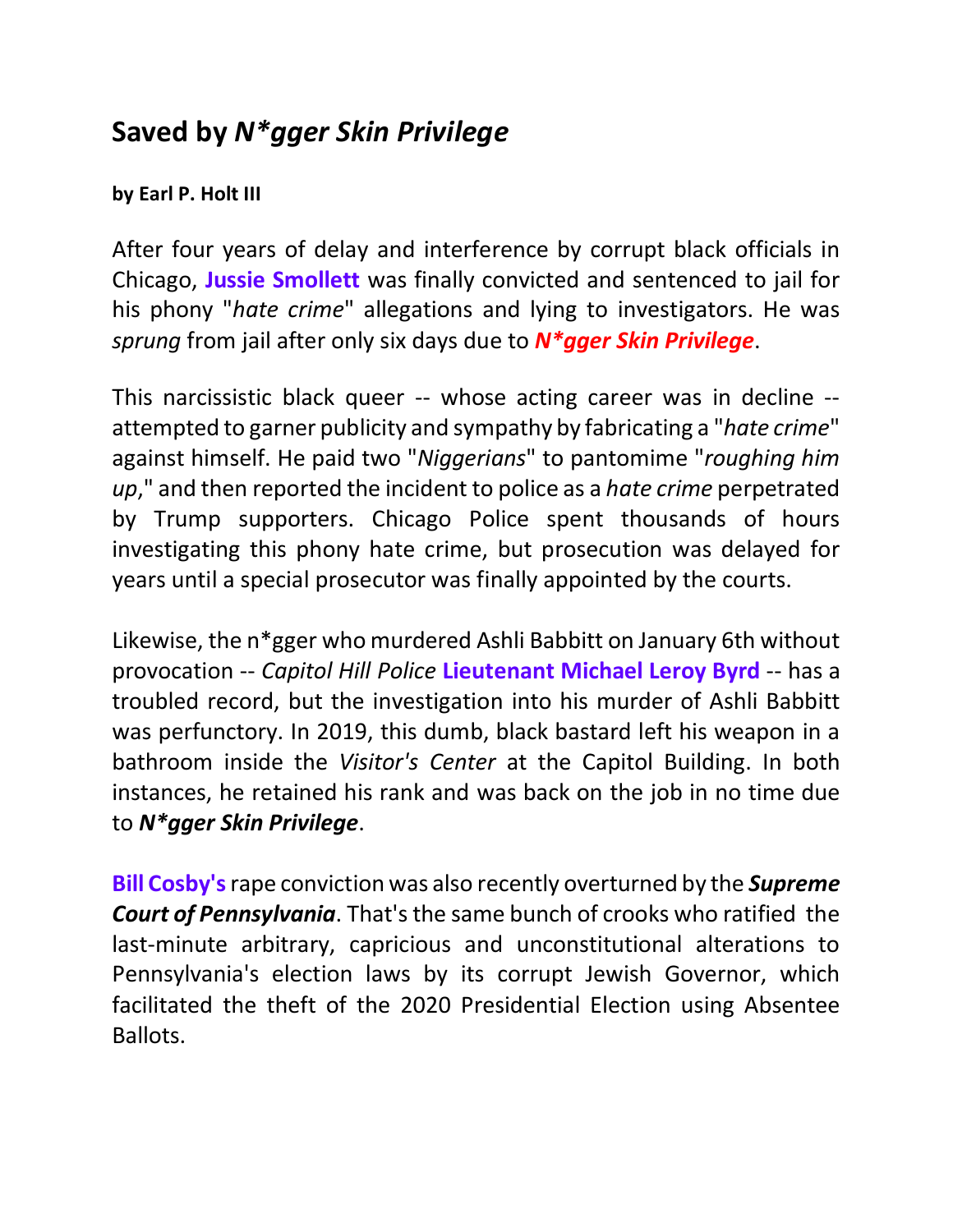It took Montgomery County, Pennsylvania 11 years to finally prosecute Bill Cosby -- despite numerous complaints by his victims -- and then only because a new county prosecutor was elected. Cosby's arrest came mere days before the *statute of limitations* ran on his 2005 rape of Andrea Constand, a self-professed lesbian. Thus Bill Cosby -- a serial rapist - joined a long line of corrupt but prominent nigger criminals who got a free or nearly free pass from the injustice system due to *N\*gger Skin Privilege.* 

Bill Cosby joins **Jesse Jackson**, who was never prosecuted for embezzling hundreds-of-thousands of dollars from his tax-exempt foundations, which he used to pay "*hush-money*" to the mothers of his bastards. Naturally, George H. W. Bush's Justice Department chose not to prosecute Jackson's high-profile tax fraud case, a decision that was made in the Oval Office by an unusually weak and timid president. *N\*gger Skin Privilege* saved Jesse Jackson's phony reputation.

Likewise, "*Reverend*" **Al Sharpton** organized a violent protest against legal and reasonable actions by owners of *Freddy's Fashion Mart* in New York. Sharpton's rhetoric so incensed a protestor in the crowd that he entered the store, shot several employees and set fire to the store causing multiple fatalities. Although this is merely one of many riots with fatalities initiated by Sharpton, he was never prosecuted for any of them because of *N\*gger Skin Privilege*.

Following the belated investigation of a hotly-contested St. Louis election in 1991, five **n\*gger Election officials in North St. Louis** confessed under oath to the FBI that they forged the signatures of thousands of black voters -- who never appeared at the polls -- and then "*voted*" them. Under Missouri Statutes, they should have been fined between \$2,500 and \$10,000, and spent up to five years in prison. Instead, their only punishment was to be barred from serving as election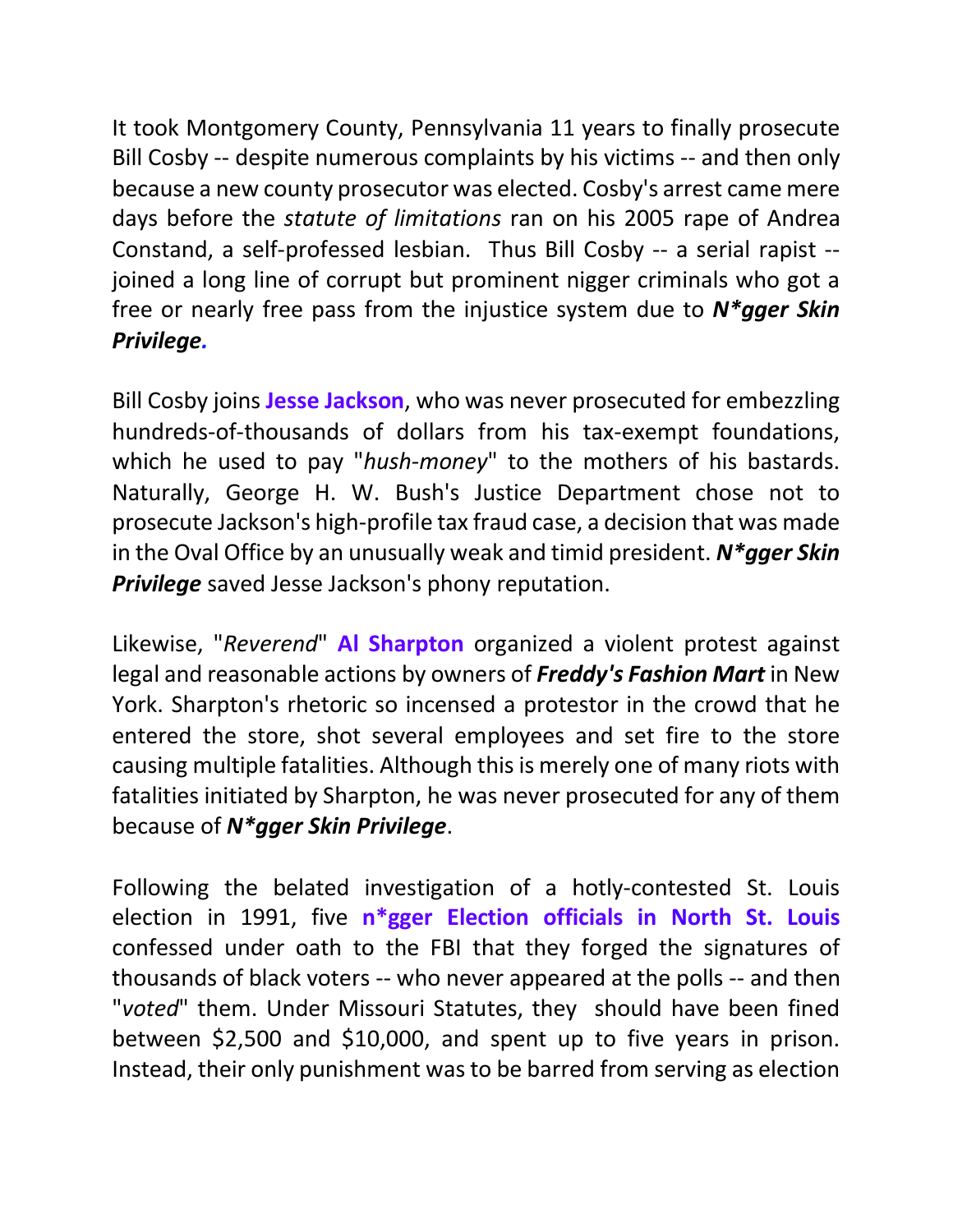officials in future elections. Needless to say, vote fraud continued unabated in St. Louis thanks to *N\*gger Skin Privilege*.

**O.J. Simpson** nearly beheaded his ex-wife and also murdered the unfortunate waiter who was returning her glasses from the *Mezzaluna* restaurant where she mistakenly left them on June 12 of 1994. The L.A. County District Attorney -- Gil Garcetti -- chose to hold this murderous black bastard's trial in Los Angeles rather than Brentwood, where the two murders actually took place. This venue guaranteed a jury consisting of corrupt and retarded n\*ggers, who acquitted Simpson despite **MOUNTAINS** of conclusive evidence. Another example of *N\*gger Skin Privilege*.

In 2010, Obama's corrupt n\*gger Attorney General -- **Eric Holder** -- and other Obama officials set up an operation in which "*straw*" parties were permitted to illegally purchase firearms in the U.S. and then deliver them to the Mexican drug cartels. Its sole purpose was to undermine support for the *Second Amendment* by making it appear as if the *Right to Keep and Bear Arms* gave the drug cartels license to arm themselves at American gun stores. The criminal conspiracy's name was "*Fast & Furious*."

This illegal operation led to the murder of a *U.S. Customs and Border Patrol* (CPB) Agent with the very firearms bought through *Fast & Furious.* Eric Holder was never investigated, and he successfully "*stonewalled*" the *House Intelligence Committee for years*, which eventually held him in Contempt. He was never deposed or charged in the death of that CPB agent, and still practices law at an expensive Washington law firm thanks to *N\*gger Skin Privilege*.

**There are clearly two systems of justice in this country, one for black criminals and another for whites, unless they happen to be prominent "***Democrats.***" Like many other black criminal defendants, the black**